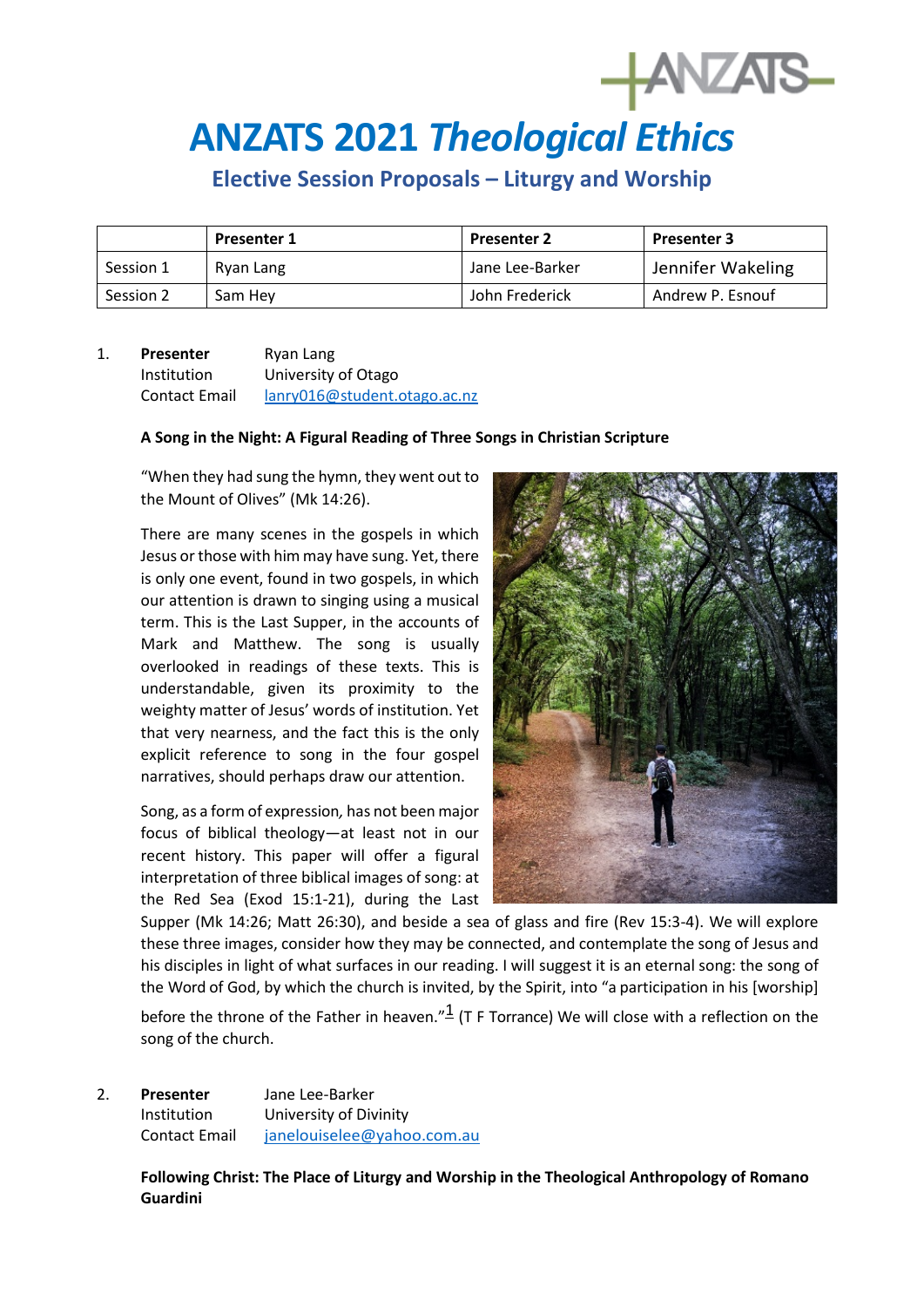Romano Guardini (1885-1968) was a Roman Catholic Philosopher of Religion whose thought strongly influenced both Pope Benedict XVI and Pope Francis I. Guardini, who was born in Italy but grew up in Germany, wrote a book called the *Spirit of the Liturgy*, in which he argued that Christ is the centre of the liturgy. Guardini, who had a well-developed theology of the human person, regarded such persons to be responsible for action in the world and with the right action to be a door for God in the world. His Christ-centred theological anthropology looks towards the Kingdom of God as it could be in this world. In this paper I will explore the connection between the liturgy and Christian anthropology in his writing and show how, in his thought, liturgy, worship and mission are integral to living out Christianity in the best way possible.

# 3. **Presenter** Jennifer Wakeling Institution Contact Email [jennifer.w2@optusnet.com.au](mailto:jennifer.w2@optusnet.com.au)

## **Textless Music as Christian Symbol within Worship (In Dialogue with Paul Tillich, Karl Rahner,**  and Louis-Marie Chauvet)

This paper examines the capacity for textless music to function effectively as a Christian symbol when performed in (Christian) worship. Textless music functions symbolically when it bears meaning beyond its acoustic and musical dimensions. When performed within worship, textless music can mediate transformational divine-human encounter and elicit specifically Christian meanings. However, unlike other entities operating symbolically in worship (such as sacraments, Scripture readings, prayer postures etc.), textless music tends to lack automatic, organic, or original connections to the Christian symbolic sphere (particularly in the examples of textless music explored in this paper which possess no prior association with Christian text). Thus, an enquiry will be undertaken which situates textless music in a particular way within Christian symbolisation (including sacramentality) in general. A four-dimensional structure for understanding Christian symbols will be presented then applied to textless music within worship. The four necessarily coinciding dimensions are: material/mental entities; human subjectivity; Christian context; and Divine communication. Textless music functions as a unique kind of Christian symbol (in worship) when Divine communication is mediated through textless music (according to its specific musical features) which is interpreted through the prism of human subjectivity formed within and scaffolded by a Christian context (which includes a range of other symbols to which textless music can be brought into relation). The various ways these four dimensions can coincide (in the case of textless music) are explored briefly in dialogue with aspects of the symbol theories of Paul Tillich, Karl Rahner, and Louis-Marie Chauvet.

#### 4. **Presenters** Sam Hey **Institution**

Contact Email [dr.sam.hey@gmail.com](mailto:dr.sam.hey@gmail.com)

## **Examining Evangelical Music Contributions to Spiritual and Theological Formation**

This paper examines the potential contributions that popular evangelical Christian lyrics listed by the Christian Copyright Licensing International (CCLI) can make to Christian formation. It also identifies some of their potential limitations. The paper focuses on five songs from Hillsong that are chosen because of their prominent place in the Australian church and society and their considerable global influence. It also draws on interviews with twenty participants. Interaction with Jeremy Begbie, Michael Tapper, and other writings, supports consideration of the capacity of such songs to aid spiritual formation and the growth of people and communities. Comparisons with these scholars also help examine some of the difficulties faced when youthful optimism and individualistic personal relationships expressed in many of these songs experience problems when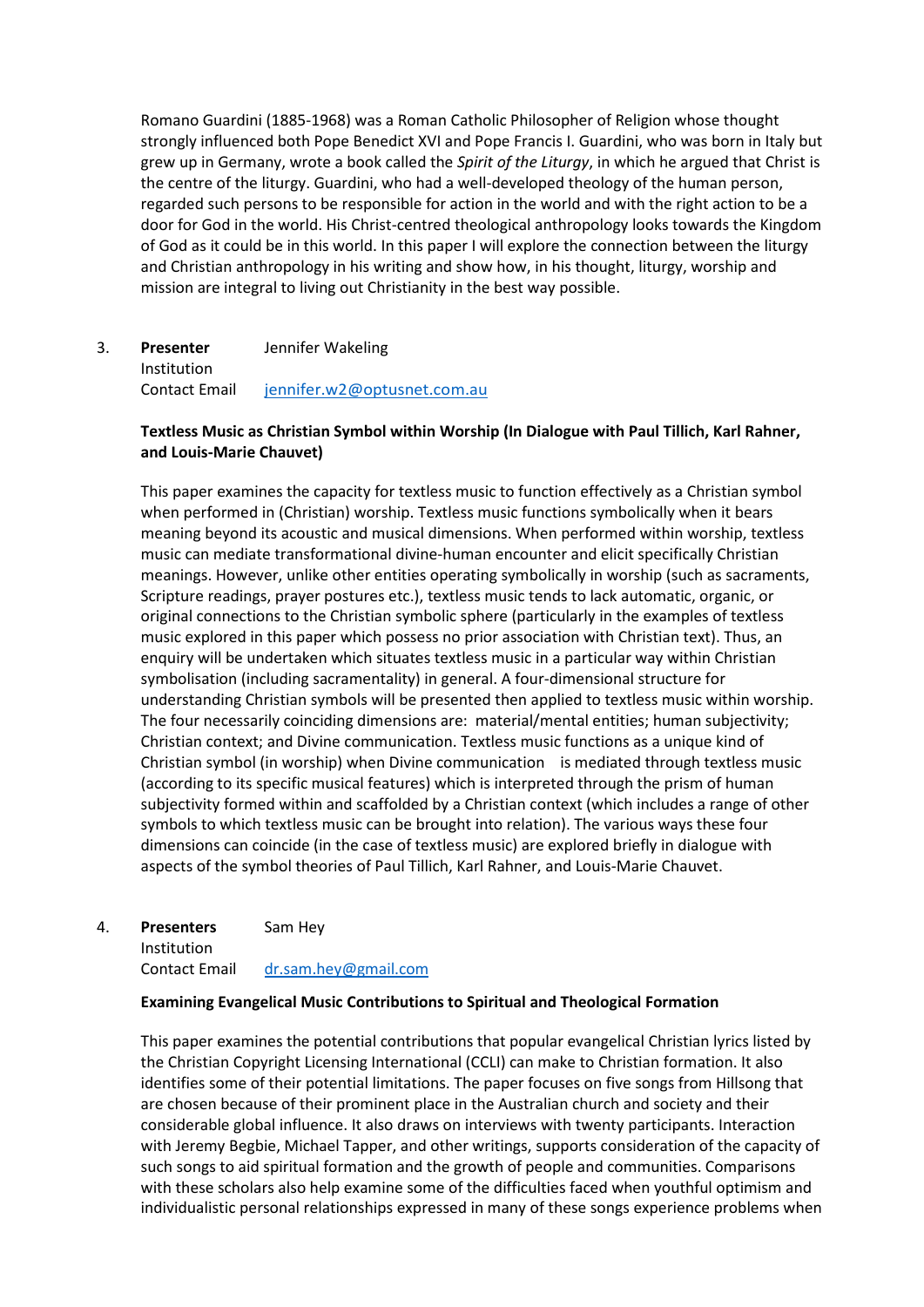addressing significant challenges in early, mid, and later life stages. Turning to the Psalms, the Bible and traditional liturgies, this paper offers suggestions to help contemporary liturgies meet current Christian formation and theology needs.

**5. Presenter** John Frederick Institution Trinity College Queensland Contact Email [john.frederick@trinity.qld.edu.au](mailto:john.frederick@trinity.qld.edu.au)

## Paleo-Orthodox Worship: How Apostolicity and Catholicity Leads to Transformative Liturgy

The liturgical Great Tradition of the Christian church, observable for example in the Book of Common Prayer, is experiencing something of a renaissance in contemporary Protestant Christianity. In his book from 1985, *Evangelicals on the Canterbury Trail: Why Evangelicals Are Attracted to the Liturgical Church*, notable theologian and worship pioneer Robert E. Webber described, and in some ways prophesied about a movement that has, in recent years, picked up even more momentum. This movement was characterised by the curious phenomenon of low church evangelicals converting to liturgical forms of Christianity such as, for example, Roman Catholicism, Orthodoxy, and Anglicanism. In more recent years, Webber famously completed an *Ancient-Future Faith* series of books which explored ancient approaches to the faith, worship, and evangelism. Parallel to Webber's ecclesial and academic patristic *ressourcement* was Methodist theologian Thomas Oden's work on paleo-orthodoxy (i.e. early orthodoxy) which explored the fabric and framework of the faith and practice of the early church. In particular, Oden explored the theological hermeneutics of the fifth-century monk St. Vincent of Lérins, using his approach as a faithful framework for interpretation within the boundaries of the catholicity of the apostolic church.

Disturbingly, alongside this renaissance of liturgical worship amongst postmodern evangelicals exists the decades-long, well-documented pervasive global decline of the mainline churches, which had hitherto been the primary proponents and practitioners of the Great Tradition within the Protestant ecclesial landscape. This decline has corresponded with an ethos amongst many mainline churches in which ancient liturgical practice has been wedded with postmodern, relativistic forms of Christianity that have often shunned creedal commitments. In response to this phenomenon, this paper will introduce the key ideas of Oden, Webber, and Lérins and then apply their paleo-orthodox hermeneutic to the postmodern impulse for ancient roots and tradition, thus situating that impulse within St. Vincent's principle of catholicity. The paper will outline a paleo-orthodox framework for faithfulness that will provide a course correcting mechanism by which worship practitioners will be able to align their theology and practice—aesthetically and dogmatically—with the earliest Christians. In so doing it will provide a way for Christians of various perspectives to drink deeply from the riches of the church's liturgy as it transforms new generations of believers through its commitment to both the truth and beauty of the one, holy, catholic, and apostolic faith.

# **6. Presenter** Andrew P. Esnouf Institution Ridley College Contact Email [aesnouf@gmail.com](mailto:aesnouf@gmail.com)

## **"And Our Mouth Shall Shew Forth Thy Praise": Competing Accounts of Social Ontology and Choral Evensong's Congregation**

This paper will examine two recent approaches to understanding the social ontology and agency of liturgical participants within the recent liturgical turn amongst analytic theology, and specifically address the coordinated activity of liturgical participants in the service of Choral Evensong. Joint